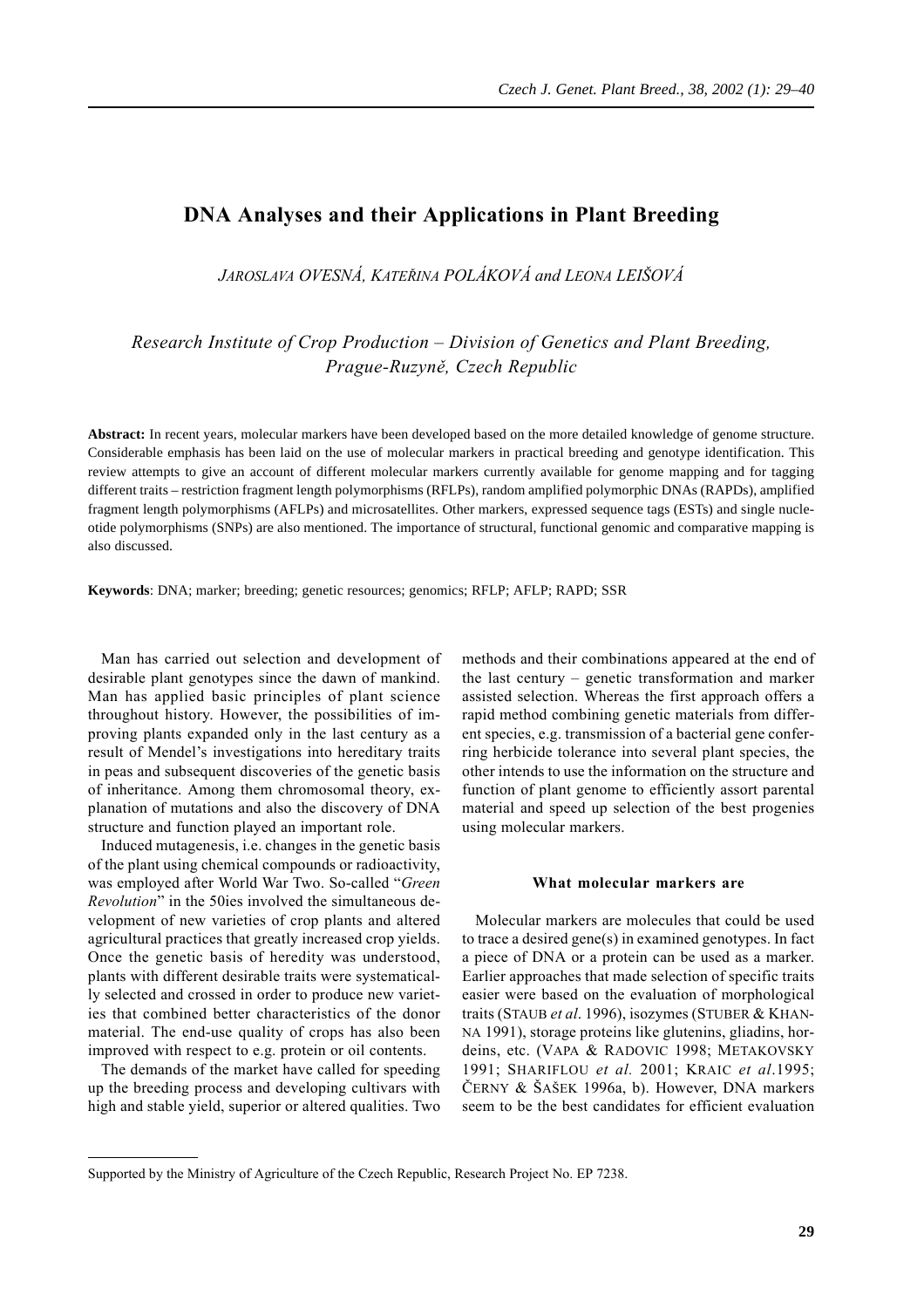and selection of plant material. Unlike protein markers, DNA markers segregate as single genes and they are not affected by the environment. DNA is easily extracted from plant materials and its analysis can be cost and labour effective.

#### **Development of molecular markers**

Before molecular markers can be used, they have to be developed using DNA technologies, appropriate plant material and suitable algorithms. Selection of suitable plant population is as important as selection of suitable DNA technique(s) (BERLOO 2000).

There are two basic categories of molecular markers: (1) Markers segregating and determining the presence of a single, dominant or recessive, gene and (2) QTL (**Q**uantitative **T**rait **L**oci) associated markers. It is much easier and cheaper to develop marker(s) for a single gene inherited trait than QTLs. Generally, development of DNA markers consists of several steps. First it is necessary to analyse the nature of studied trait(s) e.g. by genetic analysis. After appropriate mapping the population has to be developed. A much larger population (e.g. a set of DH lines, advanced backcross population) is required for QTL mapping in comparison with a single gene mapping. The mapping population has to be evaluated in the field and/or in a laboratory. It means that each individual line must be tested for a selected trait value.

The same lines are analysed by DNA techniques. Based on field/laboratory analysis and DNA tests putative marker(s) are identified: mapping is usually done by establishing a statistical association between molecular marker genotype and phenotype. Most statistical approaches require a continuous distribution of the response variable for QTL development, but odds utilisation is also possible (SPYRIDES *et al*. 2000). Finally marker(s) have to be validated using additional plant material (BARR *et al*. 2000; PERRETANT *et al*. 2000).

## **How molecular markers and dna technologies are applied**

The breeding process consists of several steps. First, parental material must be carefully selected. Lines are usually chosen from the currently available gene pool of contemporary varieties. Besides that, in some cases wide relatives or exotic germplasm are used to introduce a new trait, mostly disease resistance (CENCI *et al*. 1999; KELLER *et al*. 1999; SEYFAHRT *et al*. 1999; MAR-TIN *et al*. 2000). **To test genetic resources** for their productivity, quality parameters and stress tolerances field trials and chemical/physical/biochemical tests are employed. Field trials are usually time consuming, therefore molecular markers and DNA technology are used to assess diversity in the gene pool, to identify genes of interest and to develop a set of markers for the screening of progenies (KARP *et al*. 1998).

**Parental lines** that are used for crossing **are always carefully selected**. According to the breeding plan and breeding aim more or less related lines are used. There are several ways of estimating genetic similarity of cultivars. Basically they can be divided into morphologybased, pedigree-based and until now less frequently used marker-based methods. The value of some marker systems, such as isozymes, is questionable. DNA based technologies are more suitable. However, the estimated levels of polymorphism of the varieties widely varied with techniques used. MILBOURNE *et al*. (1998) found that SSRs consistently demonstrated the highest level of polymorphism (100% in barley and 90.8% in potato). AFLPs exhibited the lowest level of polymorphism in data sets (46.8% in barley and 41.7% in potato). RAPDs were intermediate (66.3% in barley and 65.8% in potato). Many authors found a low correlation between variabilities evaluated by morphological data, by pedigree and by DNA analysis (BARRETT *et al*. 1998; CHAVARRIAGA *et al*. 1999; DAVILA *et al*. 1999). VAN HINTUM (1994) explained the relatively low correlation by linkage to genes that are under selection pressure or by low reliability of observations of the marker system.

 Much has been expected from DNA technology when hybrid breeding is considered. Until now, progeny testing has been a predominant method for the identification of the combining ability of genotypes (PANTER & ALLEL 1995) that is most important for parental line selection. This approach is costly and time consuming. Determination of genetic distances between parents was expected to predict the future hybrid performance. Several studies were conducted in maize (*Zeya maya* L*.*), rape (*Brassica napus* L.), soybean (*Glycine maximum* L.), rice (*Oryza sativa* L.), wheat (*Triticum aestivum* L.) and other crops showing that the simple detection of relative genetic distance is not sufficient for such a purpose (DIERS *et al*. 1996; GOPAL & MINOCHA 1997; BURKHAMER *et al*. 1998; GUMBER *et al*. 1999). Some genes were mapped controlling hybrid breakdown in rice (FU 1999) and deleterious genes with synergistic interactions decreasing progeny fitness were described in wheat (FU 1999). Their presence/absence in different genotypes might affect hybrid performance as well. Experiments were carried out in *Arabidopsis* to produce lines with better combining ability using recurrent selection (SILLS & NIENHUIS 1998). The research continues especially in corn.

Evaluation of the progeny follows. Whenever progeny is available, molecular markers can be used to help **to select the best lines**. The earliest investigations of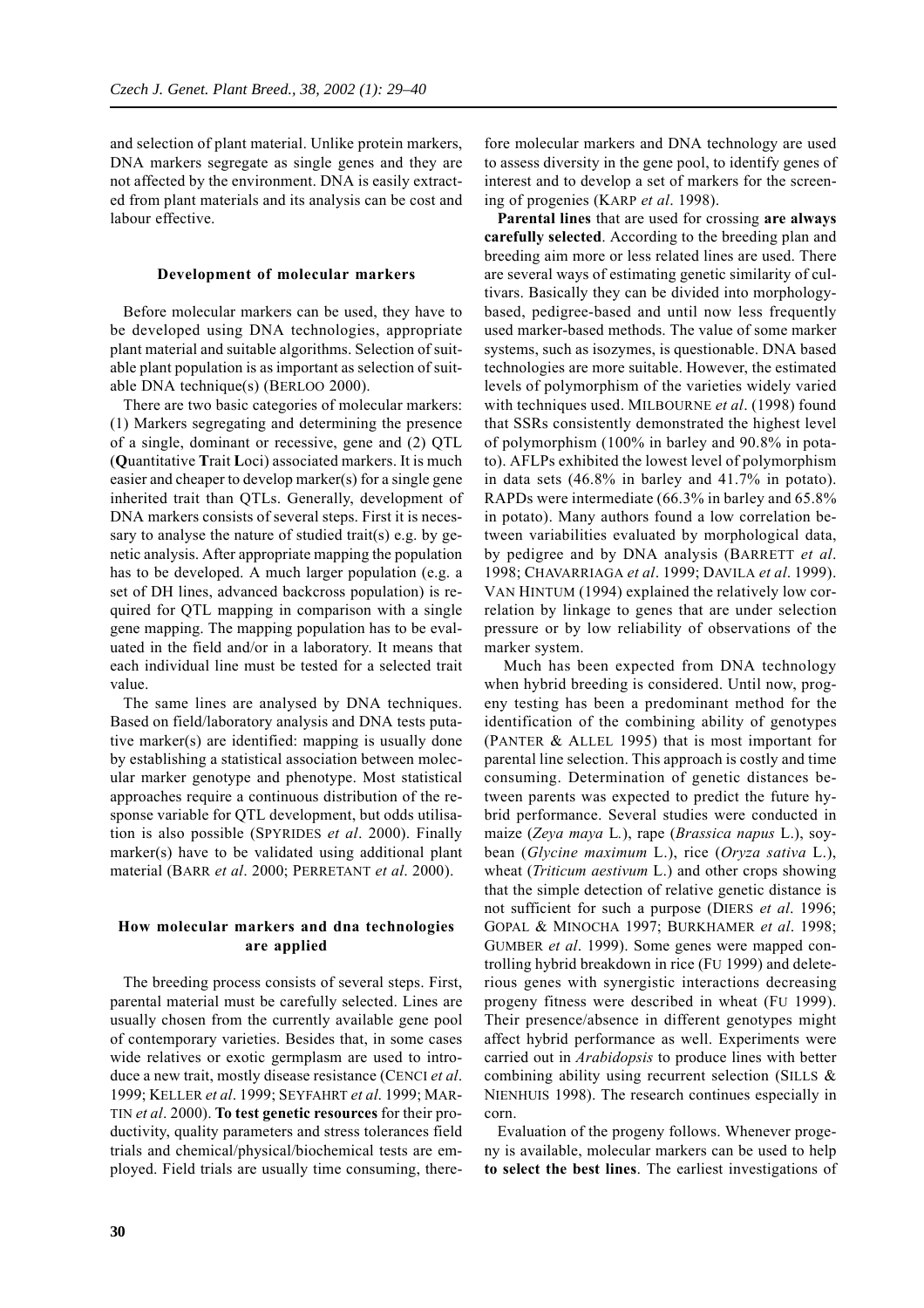MAS (**M**arker **A**ssisted **S**election) effectiveness on multiple loci selection were conducted in corn (e.g. BERNARDO 1998) using multiple markers and the results were very promising. It has been shown until now that selection for traits encoded by a single gene is highly effective in several species using marker systems, especially when traditional evaluations are difficult, time consuming or expensive to run (e.g. ORDON *et al*. 1999; NACHIT *et al*. 2000; OVESNÁ *et al*. 2001). Marker-assisted selection can also accelerate the recovery of recurrent parent genome in backcross breeding (FRISCH *et al*. 1999) and identify the plants with a higher relative proportion of recurrent parent genome for further backcrossing (PENNER *et al*. 1998). Introgression of alien chromosome segments and effective chromosome markers can assist selection during the segregating backcross generations (JOUVE *et al*. 1998). QTLs that determine important traits like quality, yield components and resistance to various stresses are expensive to develop and their practical application is rather limited at the moment. Usually it is not possible to use QTLs to evaluate other non-related crosses (BERNARDO 1998). Transfer of QTLs is also easier in backcrossing breeding programmes (BARR *et al*. 2000). The efficiency of marker-assisted selection for quantitative traits depends on the power of QTL detection and unbiased estimation of QTL effects (MELCHINGER *et al*. 1998). It has been shown that the accuracy of QTL location greatly affects selection efficiency (CHARMET *et al*. 1999). Another important question of QTL mapping is the optimal choice of marker density (CHARMET 2000; UTZ *et al*. 2000).

Whenever reliable markers are available, MAS can be used to pyramid several resistance genes into a single host genotype and to estimate the presence of quality and agronomically important gene blocks (CHARMET *et al*. 1999). At the moment, of course, it is necessary to combine conventional analyses of plant material with marker-assisted selection techniques. It is proposed that the use of marker data together with phenotypic evaluations provides instruments suitable for more effective breeding (GRANER *et al*. 2000; STUBER *et al*. 1999; RIBAUT & BETRAN 2000; SHARIFLOU *et al*. 2001).

In case advanced lines are submitted for the state trials and approved for marketing, it is necessary to manage tools **to identify the cultivars precisely** – in seed lots, in products and processed food. At the moment, seed storage protein and isozyme analysis are recognised by international organisations (UPOV, ISTA) as a regular tool for identification of plant varieties. Etalons were developed and published in special catalogues (METAKOVSKY 1991; ČERNÝ & ŠAŠEK 1996a, b). However, there are several advantages of DNA fingerprinting over protein analysis. DNA analysis is currently more expensive than protein analysis, but it is possible to run it at any developmental stage of the plant and also in processed food (PECCHIONI *et al*. 1996; MAR- TYNKOVÁ *et al*. 1997) and it covers the whole genome variability. It has been proved that molecular markers represent a fast and efficient tool to evaluate cultivar authenticity and purity (LAW *et al*. 1998). The techniques are still under validation.

#### **CURRENTLY USED TECHNIQUES**

After the DNA structure and function were discovered, methods of DNA analysis expanded. From laborious and time consuming procedures used in the 70ies and 80ies laboratory protocols changed into pre-made semi-automated systems. The basic methodologies for marker development and application have also evolved.

## **RFLP (Restriction Fragment Length Polymorphism)**

The method is based on the restriction endonuclease digestion of DNA and the transfer of DNA fragments to a filter where they can be hybridised by a labelled DNA fragment (SOUTHERN 1975). Restriction endonucleases cut specific nucleotide motifs in a DNA sequence. The fragments have to be separated according to size in the gel by electrophoresis and the fragments of interest are identified by hybridisation to labelled probes (NEU-HAUS & NEUHAUS 1993).

A polymorphism in a restriction pattern occurs thanks to mutations such as single base-pair loss or gain mutations or mutations based on insertion/deletion, etc. RFLP patterns of nuclear DNA behave like classical codominant genetic markers and can be used to create RFLP linkage maps (BRETTSCHNEIDER 1998). The limitations of this method are that it is very labour intensive and expensive.

RFLP analysis is a well accepted method in plant breeding and is used for many different purposes (BACKES *et al*. 1995; BURR *et al*. 1983; HELENTJARIS *et al*. 1985): e.g. the selection of traits of agronomic importance linked to RFLP markers, quality testing of seeds and segregation analysis of progenies, evaluation of diversity in a germplasm collection. Molecular linkage maps based on RFLP markers were developed for major crop species including e.g. potato (BONIERBALE *et al*. 1988), maize (HELENTJARIS 1987) and barley (GRANER *et al*. 1990). RFLP was also used as a tool to describe the genetic variability of crop species (BECK-MANN & SOLLER 1983).

#### **PCR (Polymerase Chain Reaction)**

The development of PCR technique is a milestone in genome analysis (SAIKI *et al*. 1988; SCHUTZBANK *et*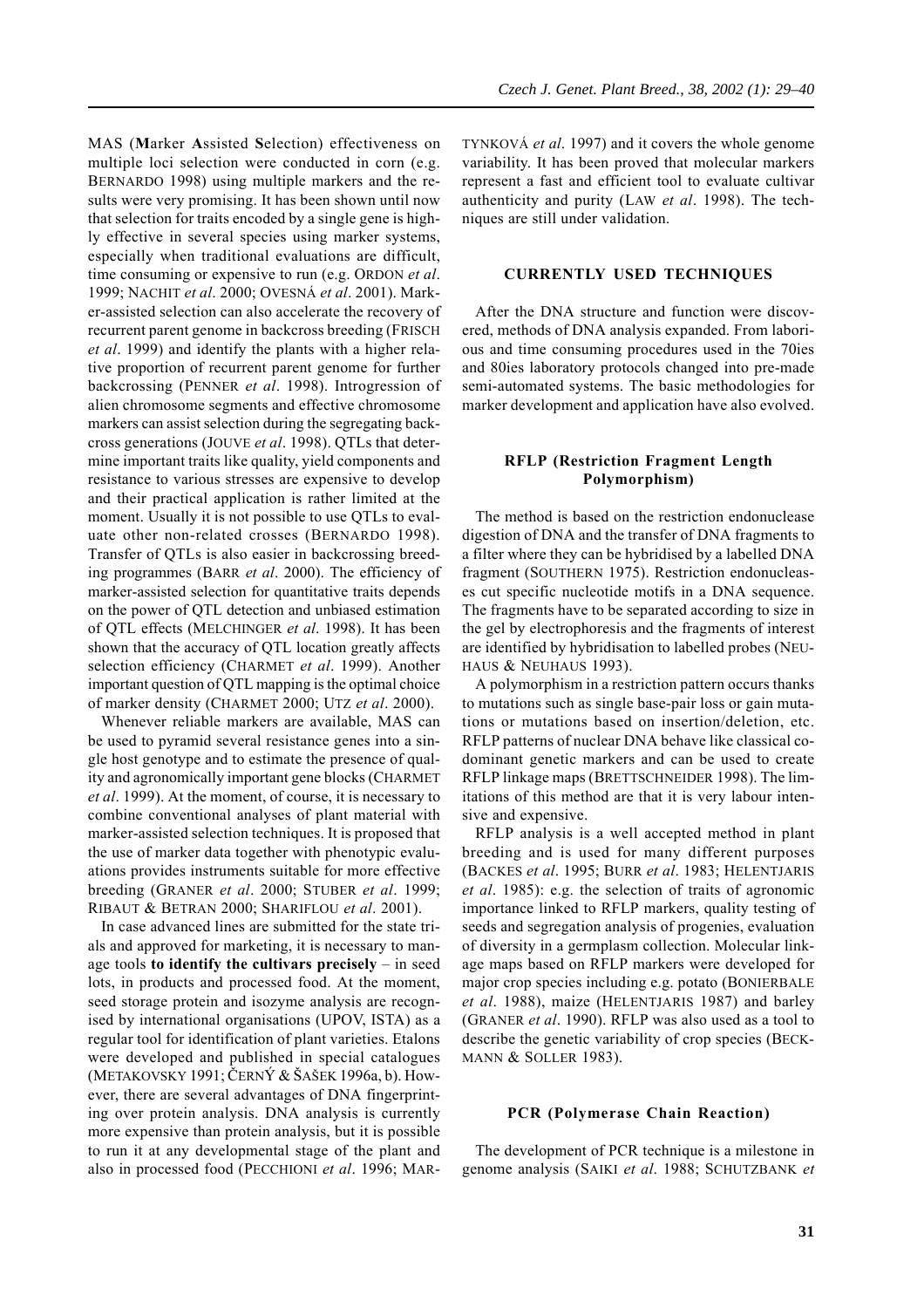*al*. 1993; WHITE *et al*. 1992). The basic concept was tested for the first time with Klenow polymerase but the real breakthrough came when a thermostable DNA polymerase, *Taq* polymerase (MULLIS & FALLONA 1987), was isolated and purified. PCR was originally conceived as a technique for detection base changes in the genome, as a tool for DNA diagnosis of genetic diseases. In the last few years, several assays to reveal DNA polymorphism at multialellic loci have been developed in the field of PCR. Considerable advantages of PCR-based methods are e.g. simplicity, speed, and specificity.

#### **RAPD (Random Amplified Polymorphic DNA)**

Arbitrarily Primed PCR (AP-PCR) and Randomly Amplified Polymorphic DNAs (RAPDs) are essentially the same technique. Most molecular biologists use more frequently the acronym RAPDs.

RAPD technique requires only the presence of a single 'randomly chosen' oligonucleotide. Individual RAPD primers are able to hybridise to several hundred sites within the target DNA, however, not all of these hybridisations lead to the production of PCR fragments. The ability of RAPDs to produce multiple bands using a single primer means that a relatively small number of primers can be used to generate a very large number of fragments. These fragments are usually generated from different regions of the genome and hence multiple loci may be examined very quickly (EDWARDS 1998).

The power of RAPD is that it is a fast technique, easy to perform and comparatively cheap. It is immediately applicable to the analysis of most organisms because universal sets of primers are used without any need for prior sequence information (HALLDEN *et al*. 1996). This marker system was used in many different applications involving the detection of DNA sequence polymorphisms, mapping in different types of populations (CARLSON *et al*. 1991; REITER *et al*. 1992), isolation of markers linked to various traits or specific targeted intervals (GIOVANNONI *et al*. 1991; MICHELMORE *et al*. 1991) and applications such as variety identification and analysis of parentage (TINKER *et al*. 1993; MAILER *et al*. 1994).

The RAPD technology, however, has some limitations. RAPD markers are in general dominant, thereby they have a lower information content than codominant markers in the linkage analysis of  $F<sub>2</sub>$  populations (WIL-LIAMS *et al*. 1990). PENNER *et al*. (1993) reported on difficulties in obtaining identical band patterns from the same set of primers and materials among different laboratories. In their study the type of thermocycler used for RAPD analysis seemed to be a key determinant of the reproducibility of band patterns. Another type of problem that has been reported is the occurrence of RAPD bands in progeny but not in their parental DNAs, a phenomenon explained as heteroduplex formation (RIEDY *et al*. 1992; HUNT & PAGE 1992; AYLIFFE *et al*. 1994). It has been suggested that the outcome of RAPD reaction is in part determined by a competition for priming sites in the genome (WILLIAMS *et al*. 1993). In several mapping projects non-Mendelian inheritance for a significant fraction of all polymorphic bands was detected, possibly indicating problems with reproducibility and with competition (REITER *et al*. 1992; ECHT *et al*. 1992; GIESE *et al*. 1994). On the other hand, OBARA-OKEYO and KAKO (1998) reported that the amplifications were generally reproducible and examples of successful application of the methods are known.

# **VNTR (Variable Number of Tandem Repeat Loci)**

The existence of microsatellite loci in eukaryotic genomes has been known since the 1970s. TAUTZ *et al*. (1986) showed that many of the simple sequences occurring in eukaryotes were 5 to 10 times more frequent than equivalent-sized random motifs, and that high numbers of 'cryptic' repeats or scrambled arrangements of repetitive sequences also occurred (TAUTZ *et al*. 1986). JEFFREYS *et al*. (1985) discovered hypervariable tandem repeats in the human genome having a longer repeat unit (minisatellites). Minisatellites as well as microsatellites vary in the number of tandemly repeated elements, hence the general designation for both is a variable number of tandem repeat loci (VNTRs).

VNTR analysis utilised the PCR, however only a limited subset of variations could be analysed by PCR due to the generally large sizes of minisatellite alleles (CHENG *et al*. 1994). Microsatellites have the advantage of minisatellites because the allele sizes are smaller than 500 bp and the variation is over a narrow size range. Microsatellites have become the most important class of markers for linkage mapping in diverse organisms.

## **SSR (Simple Sequence Repeat) or STR (Short Tandem Repeat)**

Microsatellites consist of tandemly repeated units, each between one and 10 base-pairs in length, such as  $(TG)$ , or  $(AAT)$ , (BRUFORD & WAYNE 1993). They are widely dispersed through eukaryotic genomes and are often highly polymorphic. These markers are one of the molecular tools of choice for biodiversity studies because of their high information content (MORIN & WOODRUFF 1996).

PCR amplification protocols used for microsatellites employ either unlabelled primer pairs or primer pairs with one of the primers being radiolabelled or fluorolabelled. Electrophoresis of unlabelled PCR products can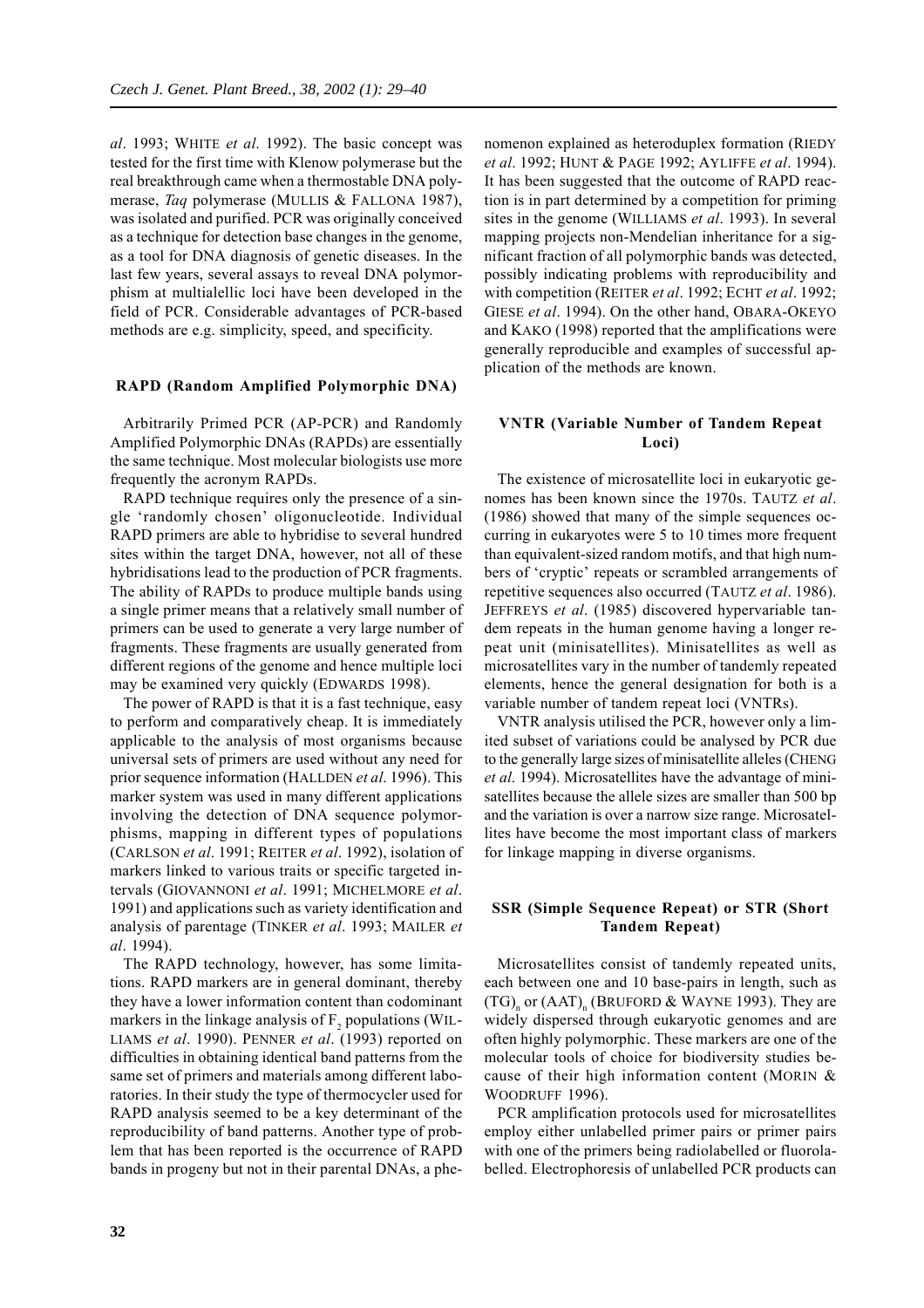be carried out on smaller vertical polyacrylamide gels or on horizontal agarose gels. However, this approach is not precise enough (FRANCISCO *et al*. 1996). Automated systems are also available. A major advantage of automated systems is the availability of dyes with different wavelengths (e.g. 6-FAM, HEX and TET, Applied Biosystems), so it is possible to use simultaneous capillary electrophoresis (using ABI PRISM system, Applied Biosystems) of several loci with overlapping allele size ranges (ZIEGLE *et al*. 1992; POLÁKOVÁ *et al*. 2001).

Scoring microsatellite gels or autoradiograms is usually a relatively simple process because the used electrophoresis systems have a high resolution (to a single base-pair) and because the alleles differ in a very predictable way (multiples of the microsatellite repeat unit, e.g. two base-pairs). The automated systems using fluorolabelled PCR products separated by capillary electrophoresis (e.g. ABI PRISM 310, Applied Biosystems) allowed to analyse these products using the software such as Genescan™ and Genotyper<sup>R</sup> (Applied Biosystems/ABI). These analysis programs provide algorithms that separate native alleles automatically from slippage products.

Microsatellites are co-dominant markers and the data generated are similar to those of allozymes, except that the number of alleles and heterozygosity revealed is almost always higher. Population genetic, parentage relatedness analysis can then be carried out. SLATKIN (1995) and GOLDSTEIN *et al*. (1995) took advantage of our knowledge of the predominant mode of microsatellite evolution (i.e. stepwise mutation) to derive the measures of population subdivision and average genetic distance (ASD).

## **AFLP (Amplified Fragment Length Polymorphism)**

The principle of AFLP is based on a selectively amplifying a subset of restriction fragments from a complex mixture of DNA fragments obtained after digestion of genomic DNA with restriction endonucleases. Polymorphisms are detected from differences in the length of the amplified fragments by polyacrylamide gel electrophoresis (PAGE) (MATTHES *et al*. 1998) or by capillary electrophoresis.

 The technique involves four steps: (1) restriction of DNA and ligation of oligonucletide adapters; (2) preselective amplification; (3) selective amplification; (4) gel analysis of amplified fragments. Genomic DNA of an organism is digested with two different restriction enzymes, of which one has a 4-bp and the other a 6-bp recognition sequence (MATTHES *et al*. 1998). DNA isolated at first is digested with a pair of restriction enzymes usually recognising four and six nucleotide sequences, and adapters specific to the chosen restriction sites are ligated. Amplification of restriction products follows. The selective amplification is achieved by the use of primers that extend into restriction fragments, amplifying only those fragments in which the primer extensions match the nucleotides flanking the restriction sites. One type of primer can be labelled, e.g. by fluorescent colour if the capillary electrophoresis system is used, or radioactive labelling can be used e.g.  $[\gamma^{33}P]$  in the case of polyacrylamide electrophoresis. This method enables to visualise sets of restriction fragments by PCR without knowledge of nucleotide sequence (VOS *et al*. 1995).

The AFLP technology is a powerful tool for the detection and evaluation of genetic variation in germplasm collections and in the screening of biodiversity as well as for fingerprinting studies (WERNER *et al*. 2000).

Using the tools listed above many molecular markers have been developed throughout the world. They can be successfully used for marker-assisted selection. Only a few examples are listed here to document the usefulness of the approach: e.g. molecular markers linked to the Rfo restorer gene used for the Ogu-INRA cytoplasmic male-sterility system in rape (DELOURME *et al*. 1998), markers developed for linolenic acid content in rape (HO *et al*. 1999), markers allowing selection for BaYMV resistance in barley (ORDON *et al*. 1999), markers used to identify quantitative trait loci for grain yield and grain-related traits in maize (AJMONE-MAR-SAN *et al*. 1996), markers closely linked to the Rph7.g resistance gene of barley (GRANNER *et al*. 2000), DNA markers allowing marker-assisted breeding for Fusarium head blight resistance (LIN *et al*. 2000), DNA markers discriminating mutant and normal alleles at the Wx-D1 locus in wheat (SHARIFLOW *et al*. 2001) and some others. The application of the markers helps to speed up the breeding process and change some paradigms in plant breeding (for review see GUPTA *et al*. 1999; RANADE *et al*. 2001; KOORNNEEF & STAM 2001).

The above-mentioned techniques have been used to develop linkage maps of many plant species and DNA makers (e.g. KLEIN *et al*. 2000; LI-WEI MING *et al*. 2000). However, the technical background makes it possible to employ still more effective approaches to genome characterisation (CAI *et al*. 2001).

#### **GENOMICS**

It has been proved that DNA markers could be useful for characterisation of genetic resources, selection of parents and subsequently for easier screening of the best progeny or for identification of the genotypes to protect consumers or breeders in the market. However, only the precise knowledge of genome structure and function can lead to a better understanding of the genetic basis of superior genotypes and development of required culti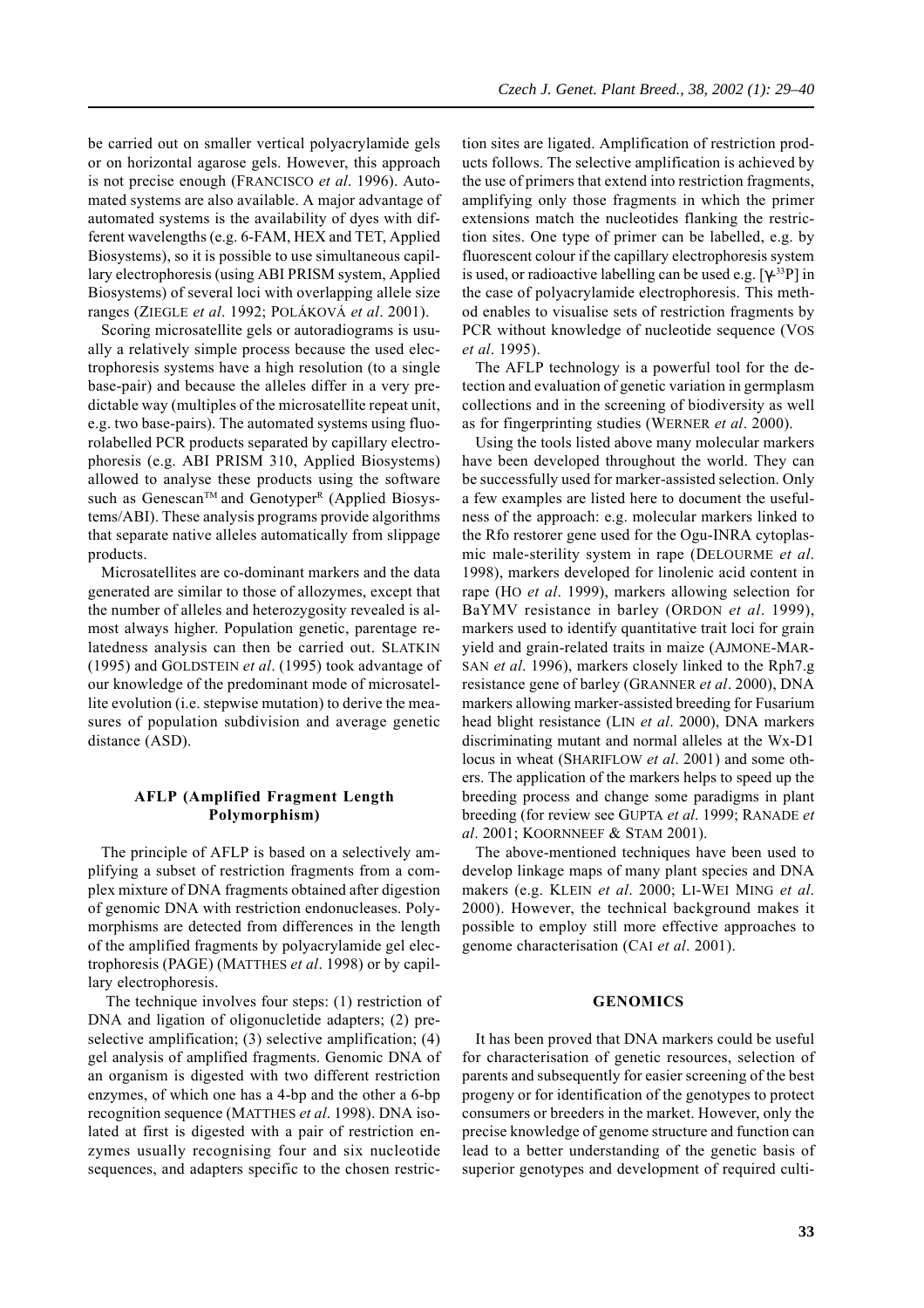vars. Therefore a new discipline called "genomics" started to develop. Genomics is a new field in biology that is concerned with the whole genome analysis, from sequence to function and derived information. The systematic analysis of plant genome function provides information on plant biology that will revolutionise plant and crop production. The crop species have been extensively studied, however, their genomes are quite large. More information is currently available about the model plant *Arabidopsis thaliana*, which is not of economic importance.

*Arabidopsis thaliana*, a crucifer, represents an important model system in plant molecular genetics. Due to its small genome, short generation time and high number of progeny, the plant is extremely suitable for genetic and mutation analyses. Likewise, the plant is ideally suited for molecular studies because with its content approximately 130 Mbp it is one of the smallest genomes known among higher plants (SCHMIDT 2001). The genome is characterised by a low content of repetitive sequences. Large collections of partial cDNA sequences (ESTs, expressed sequence tags) are also available and the entire sequence of the nuclear genome was deciphered (WAMBUTT *et al*. 2000; WIXON *et al*. 2001). All these materials and information are accessible through databases (http://genome-www.stanford.edu/ Arabidopsis/) as well as DNA and seed stock centres (http://aims.cps.msu.edu/aims/, http://nasc.nott.ac.uk/).

Once the genome structure is recognised, the genome function is investigated. There are several approaches of studying the function of plant genome  $- (1)$  Gene expression analysis following an exposure of plants to stresses and comparative analysis is employed to identify functional isoforms of genes (BOHNERT *et al*. 2001), (2) Study of mutants – stock of hundreds of mutant lines is available and new ones are being developed using T-DNA tagging (YOUNG *et al*. 2001). A new system for insertional mutagenesis based on the maize Enhancer/Suppressor-mutator (En/Spm) element was also introduced into *Arabidopsis thaliana* (TISSIER *et al*. 1999; SPEULMAN *et al*. 2000). Recent progress in large-scale insertional mutagenesis opens new possibilities of functional genomics in Arabidopsis. The number of T-DNA and transposon insertion lines from different laboratories will soon represent insertions into most Arabidopsis genes. Vast resources of gene knockouts are becoming available that can be subjected to different types of reverse genetics screens to deduce the functions of sequenced genes (PARINOV & SUNDARE-SAN 2000). With rapid progress in the genome projects of different plants, large-scale transposon mutagenesis has become an important component of functional genomics, permitting assignment of functions to sequenced genes through reverse genetics (SRINIVASHAN *et al*. 2001). Knockouts of genes encoding enzymes of primary metabolism can produce mutants with clear and

sometimes unexpected phenotypes (THORNEYCROFT 2001). Genome data have to be converted into knowledge to be useful to biologists. Many valuable computational tools have already been developed to help annotation of plant genome sequences, and they may be improved in future (ROUZE *et al*. 1999).

Comparative genomics is another possibility of gene discoveries. The genomic structure of *Arabidopsis thaliana* is compared with animal and microbial genomes to sense the function of some of the genomic regions (MARTIENSSEN & MCCOMBIE 2001). In fact the information on Arabidopsis structure can lead to discovery of genes of other plant species. The first homoeologous segments identified in the genomes of a dicot and monocot demonstrate that the fine-scale conservation of genome structure exists and is detectable across the angiosperms. Comparative sequencing studies reveal higher degrees of diversity at the microstructural (less than 1 million base pairs) level than predicted at the genetic map level and suggest that genes are densely packed in gene-rich regions (JASIENIUK & MAXWELL 2000). The conserved framework of identified genes is interspersed with non-conserved genes, which however indicates that the mechanisms beyond segmental inversions and translocations need to be invoked to fully explain the plant genome evolution, and that the benefits of comparative genomics over such large taxonomic distances may be limited (DODEWEER *et al*. 1999). Besides comparative DNA studies metabolite profiling can also be a new tool for a comparative display of gene function. It has the potential not only to provide deeper insight into complex regulatory processes but also to determine the phenotype directly (FIEHN *et al*. 2000).

Studies of the model plant *Arabidopsis* provide knowledge of the function of plant genes with unprecedented clarity and quantity. Comparative genetic mapping experiments established colinearity of genomes for the species of the Brassicaceae (SCHMIDT *et al*. 2001). While *Arabidopsis thaliana* is a model for dicotyledons, rice has been selected as a model plant for monocotyledonous families because of its relatively small genome, conservative genome organisation among the cereals and global use of rice (PEREIRA 1999; GOFF 1999). Sequence comparisons between *Arabidopsis* and rice can also define some potential functional relationships, and the information can be used to ascribe functions to genes in many cereals (BEVAN & MURPHY 1999). A major challenge now is to apply this new information to the improvement of crop plants in a systematic manner. Similar techniques are used for rice study including T-DNA mutagenesis (JEON-JONG SEONG *et al*. 2000).

 Grasses are the most important plant family in agriculture. Comparative genetic mapping has revealed the conserved gene order (colinearity) between many grass species. It was demonstrated however that the micro-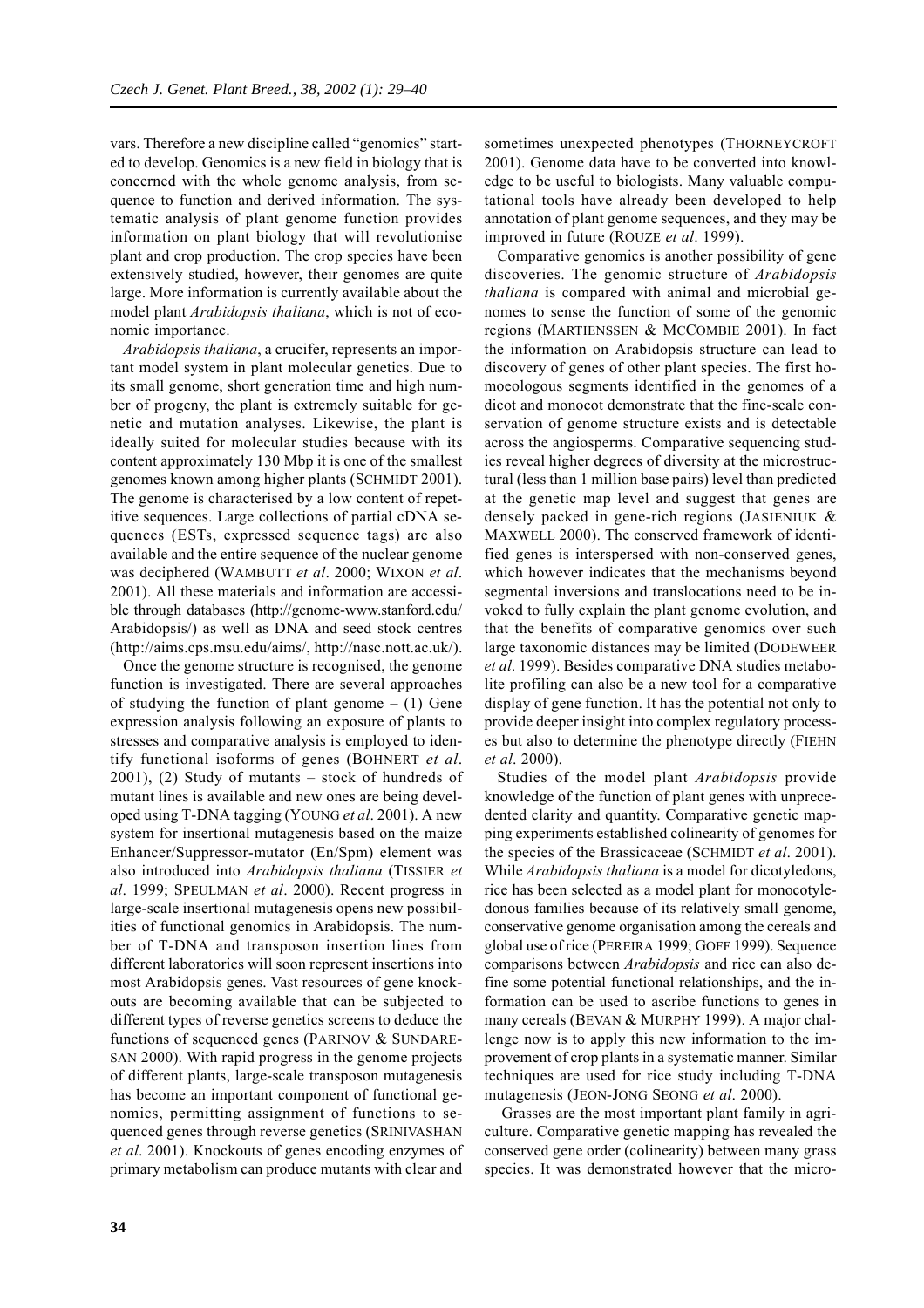colinearity of genes is less conserved: small-scale rearrangements and deletions complicate the microcolinearity between closely related species. Therefore studies of rice have to be complemented by more intensive genetic work on grass species with large genomes (maize, Triticale) (KELLER & FEUILLET 2000; YUAN-QIAO PING *et al*. 2001). The large genome of barley and wheat functional genomic approaches, focused on the expressed portion of the genome, have recently led to an exponential growth of expressed sequence tagged (EST) databases of cereals. Assigning gene function to these ESTs is now one of the major challenges in wheat genomics (LAGUDAH *et al*. 2001).

Important events in Arabidopsis genomics

2001 – Development of functional and comparative genomics

- 2000 Genome sequencing finished
- 1999 First DNA chips available
- 1999 Chromosomes II and IV sequenced
- 1997 Physical map available
- 1995 Construction of BAC libraries
- 1994 cDNA sequencing began
- 1993 Efficient Arabidopsis transformation developed
- 1991 Stock centres and database established
- 1990 Arabidopsis genomic study began
- 1989 First mutant clone by the use of T-DNA tagging developed
- 1988 First RFLP map
- 1987 Third International Arabidopsis Conference
- 1986 First Arabidopsis DNA sequence published

It is apparent that plant scientists have an increasing collection of important plant genes at their disposal. More information on their function and allelic variants is still needed so that they can use them to improve plant production, drug production, and to solve environmental problems by combining well characterised plant genotypes and fast selection of the best progeny.

*Acknowledgement*: We thank Prof. W. FRIEDT for useful comments to the manuscript.

#### **References**

- AJMONE-MARSAN P., MONFREDINI G., BRANDOLINI A., MELCHINGER A.E., GARAY G., MOTTO M. (1996): Identification of QTL for grain yield in an elite hybrid of maize: repeatability of map position and effects in independent samples derived from the same population. Maydica, **41**: 49–57.
- AYLIFFE A.M., LAWRENCE G.J., ELLIS J.G., PRYOR A.J. (1994): Heteroduplex molecules formed between allelic sequences cause nonparental RAPD bands. Nucleic Acids Res., **22**: 1632–1636.
- BACKES G., GRANER A., FOROUGHI-WEHR B., FISCHBECK G., WENZEL G., JAHOOR A. (1995): Localization of quantitative trait loci (QTL) for agronomic important charac-

ters by the use of a RFLP map in barley (*Hordeum vulgare* L.). Theor. Appl. Genet., **902**: 294–302.

- BARR A.R., JEFFERIES S.P., WARNER P., MOODY D.B., CHALMERS K.J., LANGRIDGE P. (2000): Marker Assisted Selection in Theory and Practice. Barley Genetics VIII, 1. Dept. Plant Sci., Waite Campus, Adelaide Univ., South Australia: 167–177.
- BARRETT B.A., KIDWELL K.K., FOX P.N. (1998): Comparison of AFLP-based genetic diversity assessment methods using wheat cultivars from the Pacific Northwest. Crop Sci., **38**: 1271–1278.
- BECKMANN J.S., SOLLER M. (1983): Restriction fragment length polymorphism in genetic improvement: methodologies, mapping and costs. Theor. Appl. Genet., **67**: 35–43.
- BERLOO R. (2000): Use of molecular markers in plant breeding. Landbouwuniversiteit Wageningen, The Netherlands.
- BERNARDO R. (1998): A model for marker-assisted selection among single crosses with multiple genetic markers. Theor. Appl. Genet., **97**: 473–478.
- BEVAN M., MURPHY G. (1999): The small, the large and the wild: the value of comparison in plant genomics. Trends Genet., **15**: 211–214.
- BOHNERT H.J., AYOUBI P., BORCHERT C., BRESSAN R.A., BURNAP R.L., CUSHMAN J.C., CUSHMAN M.A., DEYHO-LOS M., FISCHER R., GALBRAITH D.W., HASEGAWA P.M., JENKS M., KAWASAKI S., KOIWA H., KOREDA S., LEE BYEONG H., MICHALOWSKI C.B., MISAWA E., NOMURA M., OZTURK N., POSTIER B., PRADE R., SONG CHUN P., TANAKA Y., LEE B.H., SONG C.P., WANG H., ZHU J.K. (2001): A genomics approach towards salt stress tolerance. Plant. Physiol. Biochem., **39**: 295–311.
- BONIERBALE M.W., PLAISTED R.L., TANKSLEY S.D. (1988): RFLP maps based on a common set of clones reveal modes of chromosomal evolution in potato and tomato. Genetics, **120**: 1095–1103.
- BRETTSCHNEIDER R. (1998): RFLP analysis. In: KARP A., ISAAC P.G., INGRAM D.S. (eds): Molecular Tools for Screening Biodiversity. Chapman and Hall, Cambridge, Vol. 1: 85–95.
- BRUFORD M.W., WAYNE R.K. (1993): Microsatellites and their application to population genetic studies. Curr. Opin. Genet. Develop., **3**: 939–943.
- BURKHAMER R.L., LANNING S.P., MARTENS R.J., MARTIN J.M., TALBERT L.E. (1998): Predicting progeny variance from parental divergence in hard red spring wheat. Crop Sci., **38**: 243–248.
- BURR B., EVOLA S.V., BURR F.A., BECKMANN J.S. (1983): The application of restriction fragment length polymorphisms to plant breeding. In: SETLOW J.K., HOLLAENDER A. (eds): Genetic Engineering Principles and Methods. Vol. 5. Plenum, New York: 45–59.
- CAI W.W., CHEN R., GIBBS R.A., BRADLEY A. (2001): A Clone-Array Pooled Shotgun strategy for sequencing large genomes. Genome Res., **11**: 1619–1623.
- CARLSON J.E., TULSIERAM L.K., GLUBITZ J.C., LUK V.W.K., KUFFELDT C., TUTLEDGE R. (1991): Segregation of random amplified DNA markers in  $F_1$  progeny of conifers. Theor. Appl. Genet., **83**: 194–200.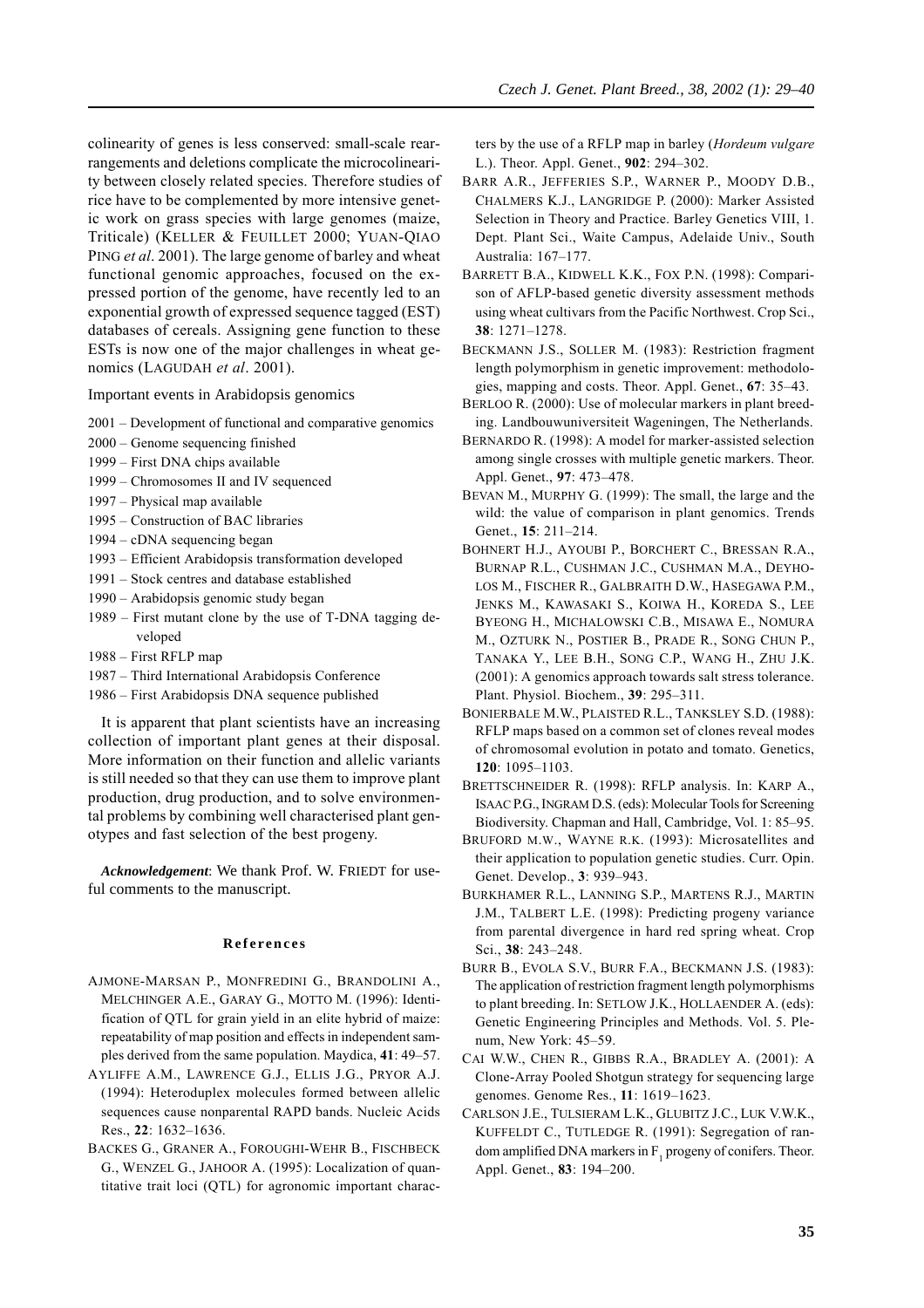- CENCI A., D'OVIDIO R., TANZARELLA O.A., CEOLONI C., PORCEDDU E. (1999): Identification of molecular markers linked to Pm13, an *Aegilops longissima* gene conferring resistance to powdery mildew in wheat. Theor. Appl. Genet., **98**: 448–454.
- CHARMET G. (2000): Power and accuracy of QTL detection: simulation studies of one-QTL models. Agronomie, **20**: 309– 323.
- CHARMET G., ROBERT N., PERRETANT M.R., GAY G., SOUR-DILLE P., GROOS C., BERNARD S., BERNARD M. (1999): Marker-assisted recurrent selection for cumulating additive and interactive QTLs in recombinant inbred lines. Theor. Appl. Genet., **99**: 1143–1148.
- CHAVARRIAGA-AGUIRE P., MAYA M.M., TOHME J., DUQUE M.C., IGLESIAS C., BONIERBALE M.W., KRESOVICH S., KOCHERT G. (1999): Using microsatellites, isozymes and AFLPs to evaluate genetic diversity and redundancy in the cassava core collection and to assess the usefulness of DNAbased markers to maintain germplasm collections. Mol. Breed., **5**: 263–273.
- CHENG S., FOCKLER C., BARNES W.M., HIGUCHI R. (1994): Effective amplification of long targets from cloned inserts and human genomic DNA. Proc. Nat. Acad. Sci. USA, **91**: 5695–5699.
- ČERNÝ J., ŠAŠEK A. (1996a): Bílkovinné signální geny pšenice obecné. ÚZPI, Praha.
- ČERNÝ J., ŠAŠEK A. (1996b): Analysis of genetic structure of regional common wheat varieties using signal gliadin and glutenin genes. Scientia Agric. Bohemoslov., **27**: 161– 182.
- DAVILA J.A., LOARCE Y., RAMSAY L., WAUGH R., FERRER E. (1999): Comparison of RAMP and SSR markers for the study of wild barley genetic diversity. Hereditas, **131**: 5–13.
- DELOURME R., FOISSET N., HORVAIS R., BARRET P., CHAM-PAGNE G., CHEUNG W.Y., LANDRY B.S., RENARD M. (1998): Characterisation of the radish introgression carrying the Rfo restorer gene for the Ogu-INRA cytoplasmic male sterility in rapeseed (*Brassica napus* L.). Theor. Appl. Genet., **97**: 129–134.
- DIERS B.W., MCVETTY P.B.E., OSBORN T.C. (1996): Relationship between heterosis and genetic distance based on restriction fragment length polymorphism markers in oilseed rape (*Brassica napus* L.). Crop Sci., **36**: 79–83.
- DODEWEERD A.M., HALL C.R., BENT E.G., JOHNSON S.J., BEVAN M.W., BANCROFT I., DODEWEERD A.M. (1999): Identification and analysis of homoeologous segments of the genomes of rice and *Arabidopsis thaliana*. Genome, **42**: 887–892.
- EDWARDS K.J. (1998): Randomly amplified polymorphic DNAs (RAPDs). In: KARP A., ISAAC P.G., INGRAM D.S. (eds): Molecular Tools for Screening Biodiversity. Chapman and Hall, Cambridge, Vol. 1: 171–175.
- ECHT C.S., ERDAHL L.A., MCCOY T.J. (1992): Genetic segregation of random amplified polymorphic DNA in diploid cultivated alfalfa. Genome, **35**: 84–87.
- FIEHN O., KOPKA J., DORMANN P., ALTMANN T., TRETHEWEY R.N., WILLMITZER L. (2000): Metabolite profiling for plant functional genomics. Biotechnology, **78**: 3, 281–292
- FRANCISCO L.V., LANGSTON A.A., MELLERSH C.S., NEAL C.L., OSTRANDER E.A. (1996): A class of highly polymorphic tetranucleotide repeats for canine genetic mapping. Mammalian Genome, **7**: 359–362.
- FRISCH M., BOHN M., MELCHINGER A.E. (1999): Comparison of selection strategies for marker-assisted backcrossing of a gene. Crop Sci., **39**: 1295–1301.
- FU Y.B. (1999): Patterns of the purging of deleterious genes with synergistic interactions in different breeding schemes. Theor. Appl. Genet., **98**: 337–346.
- GIESE H., HOLM-JENSEN A.G., MATHIASSEN H., KJAER B., RASMUSSEN S.K., BAY H., JENSEN J. (1994): Distribution of RAPD markers on linkage map of barley. Hereditas, **120**: 267–273.
- GIOVANNONI J.J., WING R.A., GANAL M.W., TANKSLEY S. (1991): Isolation of molecular markers from specific chromosomal intervals using DNA pools from existing mapping populations. Nucleic Acids Res., **19**: 6553–6558.
- GOFF S.A. (1999): Rice as a model for cereal genomics. Curr. Opin. Plant Biol., **2**: 86–89.
- GOLDSTEIN D.B., LINARES A.R., CAVALLI-SFORZA L.L., FELDAMN M.W. (1995): An evaluation of genetic distances for use with microsatellite loci. Genetics, **139**: 463–471.
- GOPAL J., MINOCHA J.L. (1997): Genetic divergence for cross prediction in potato. Euphytica, **97**: 269–275.
- GRANER A., SIEDLER H, JAHOOR A., HERRMANN R.G., WENZEL G. (1990): Assessment of the degree and the type of restriction fragment length polymorphism in barley (*Hordeum vulgare*). Theor. Appl. Genet., **80**: 826–832.
- GRANER A., STRENG S., DRESCHER A., JIN Y., BOROVKO-VA I., STEFFENSON B.J. (2000): Molecular mapping of the leaf rust resistance gene *Rph7* in barley. Plant Breed., **119**: 389–392.
- GUMBER R.K., SCHILL B., LINK W., KITTLITZ E.V., MEL-CHINGER A.E. (1999): Mean, genetic variance, and usefulness of selfing progenies from intra- and inter-pool crosses in faba beans (*Vicia faba* L.) and their prediction from parental parameters. Theor. Appl. Genet., **98**: 569–580.
- GUPTA P.K., VARSHNEY R.K., SHARMA P.C., RAMESH B. (1999): Molecular markers and their applications in wheat breeding. Plant Breed., **118**: 369-390;
- HALLDEN C., HANSEN M., NILSSON N. O., HEJRDIN A., SALL T. (1996): Competition as a source of errors in RAPD analysis. Theor. Appl. Genet., 93: 1185–1192.
- HELENTJARIS T. (1987): A genetic linkage map for maize based on RFLPs. Trends Genet., **3**: 217–221.
- HELENTJARIS T., KING G., SLOCUM M., SIEDESTRANG C., WEGMAN S. (1985): Restriction fragment polymorphisms as probes for plant diversity and their development as tools for applied plant breeding. Plant Mol. Biol., **5**: 109–118.
- HO J., LI G., STRUSS D., QUIROS C.F. (1999): SCAR and RAPD markers associated with 18-carbon fatty acids in rapeseed, *Brassica napus*. Plant Breed., **118**: 145–150.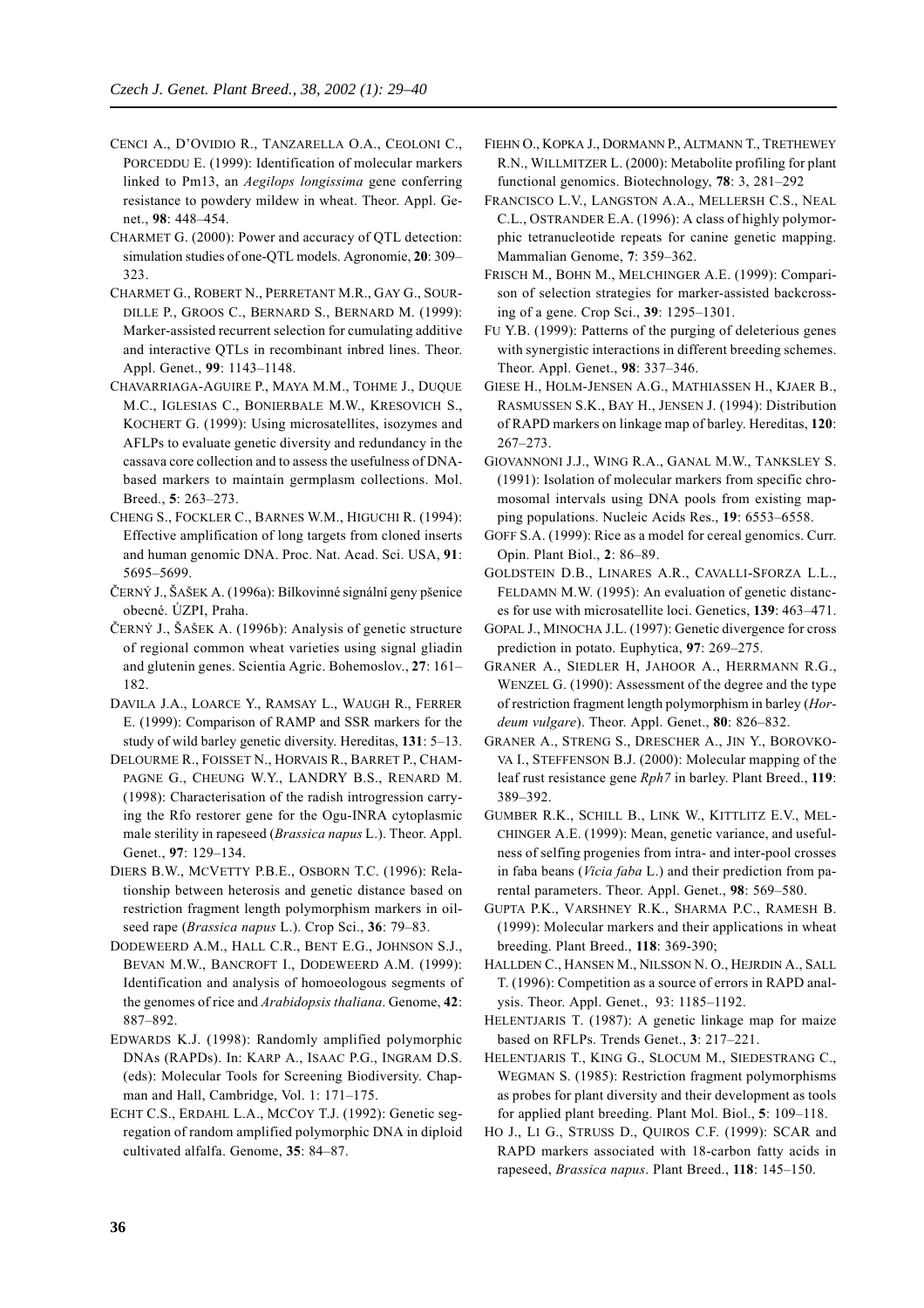- HUNT G.J., PAGE R.E. (1992): Patterns of inheritance with RAPD molecular markers reveal novel types of polymorphism in the honey bee. Theor. Appl. Genet., **85**: 15–20.
- JASIENIUK M., MAXWELL B.D. (2000): Plant diversity: new insights from molecular biology and genomics technologies. In: Proc. Weed Sci. Society of America Meeting – Impact of Biotechnology and Genomics on Weed Science. Toronto, Canada, **2**, 257–265.
- JEFFREYS A.J., WILSON V., THEIN S.L. (1985): Hypervariable 'minisatellite' regions in human DNA. Nature, **314**: 67–73.
- JEON J.S., LEE S.H., JUNG K.H., JUN S.H., JEONG D.H., LEE J.W., KIM CH.H., JANG S.H., LEE S.Y., YANG K.Y., NAM J.M., AN K.S., HAN M.J., SUNG R.J., CHOI H.S., YU J.H., CHOI J.H., CHO S.Y. (2000): T-DNA insertional mutagenesis for functional genomics in rice. Plant J., **22**: 561– 570.
- JOUVE N., DAZA L., BUSTOS E., RUBIO P. (1998): Marker assisted selection of an alien transfer into wheat. In: CEOLONI C., WORLAND A.J.: Proc.  $10^{th}$  EWAC Meeting. Viterbo, Italy, 16–19 June 1997. EWAC-Newsletter: 144–149.
- KARP A., ISAAC P.G., INGRAM G.S. (1998): Molecular Tools for Screening Biodiversity: Plants and Animals. Chapman & Hall, Thompson Sci., London.
- KELLER B., FEUILLET C. (2000): Colinearity and gene density in grass genomes. Trends Plant Sci., **5**: 246–251.
- KELLER M., KELLER B., SCHACHERMAYR G., WINZELER M., SCHMID J.E., STAMP P., MESSMER M.M. (1999): Quantitative trait loci for resistance against powdery mildew in a segregating wheat X spelt population. Theor. Appl. Genet., **98**: 903–912.
- KLEIN P.E., KLEIN R.R., CARTINHOUR S.W., ULANCH P.E., DONG J.M., OBERT J.A., MORISHIGE D.T., SCHLUETER S.D., CHILDS K.L., ALE M., MULLET J.E., DONG J.M. (2000): A high-throughput AFLP-based method for constructing integrated genetic and physical maps: progress toward a sorghum genome map. Genome Res., **10**: 789–807.
- KLEINHOFS A. (2000): The future of barley genetics. Barley Genet., **1**: 6–10.
- KOORNNEEF M., STAM P. (2001): Changing paradigms in plant breeding. Plant Physiology. Special Issue: 75<sup>th</sup> Anniversary. Conceptual Bbreakthroughs in Biology, **125**: 156–159.
- KRAIC J., HORVATH L., GREGOVA E., ZAK I. (1995): Standard methods for electrophoretic separation of wheat glutenins and gliadins by SDS-PAGE and A-PAGE. Rostl. Výr., **41**: 219–223.
- LAGUDAH E.S., DUBCOVSKY J., POWELL W. (2001): Wheat genomics. Plant Physiol. Biochem., **39**: 3–4.
- LAW J.R., DONINI P., KOEBNER R.M.D., REEVES J. C., COOKE R.J. (1998): DNA profiling and plant cultivar registration. III: The statistical assessment of distinctness in wheat using amplified fragment length polymorphisms. Euphytica, **102**: 335–342.
- LI W.M., TANG D.Z., WU W.R., LU H.R. (2000): A molecular map based on an indica/indica recombinant inbred population and its comparison with an existing map derived

from indica/japonica cross in rice. Chin. J. Rice Sci., **14**: 71–78.

- LIN X.Y., AKEN S., KAUL S., CREASY T.H., GOODMAN H.M., SOMERVILLE C.R., COPENHAVER G.P., PREUSS D., NIER-MAN W.C., WHITE O., EISEN J.A., SALZBERG MA Z.Q., STEFFENSON B.J., PROM L.K., LAPITAN N.L.V. (2000): Mapping of quantitative trait loci for Fusarium head blight resistance in barley. Phytopathology, **90**: 1079–1088.
- MAILER R.J., SCARTH R., FRISTENSKI B. (1994): Discrimination among cultivars of rapeseed (*Brassica napus* L.) using DNA polymorphisms amplified from arbitrary primers. Theor. Appl. Genet., **87**: 697–704.
- MARTIENSSEN R., MCCOMBIE W.R. (2001): The first plant genome. Cell (Cambridge), **105**: 571–585.
- MARTIN A., CABRERA A., HERNANDEZ P., RAMIREZ M.C., RUBIALES D., BALLESTEROS J. (2000): Prospect for the use of *Hordeum chilense* in durum wheat breeding. Durum wheat improvement in the Mediterranean region: new challenges. In: Proc. Sem., Zaragoza, Spain, 12–14 April, Options Mediterranéennes. Série A, No. 40: 111–115.
- MARTYNKOVÁ R., OVESNÁ J., KUČERA L. (1997): Evaluation of wheat (*Triticum aestivum* L.) cultivars with standard Gli/Glu alleles using PCR and leaf tissue as a direct template. Czech Genet. Plant Breed., **4**: 251–260.
- MATTHES M.C., DALY A., EDWARDS K.J. (1998): Amplified fragment length polymorphism (AFLP). In: KARP A., ISAAC P.G., INGRAM D.S. (eds): Molecular Tools for Screening Biodiversity. Chapman and Hall, Cambridge, Vol. 1, 99: 183–190.
- MELCHINGER A.E., UTZ H.F., SCHON C.C. (1998): Quantitative trait locus (QTL) mapping using different testers and independent population samples in maize reveals low power of QTL detection and large bias in estimates of QTL effects. Genetics, **149**: 383–403.
- METAKOVSKY E.V. (1991): Gliadin allele identification in common wheat II. Catalogue of gliadin alleles in common wheat. J. Genet. Breed., **45**: 325–344.
- MICHELMORE R.W., PARAN I., KESSELI R.V. (1991): Identification of markers linked to disease-resistance genes by bulked segregant analysis: a rapid method to detect markers in specific genomic regions by using segregating populations. Proc. Natl. Acad. Sci. USA, **88**: 9828–9832.
- MILBOURNE D., RUSSELL J., WAUGH R. (1998): Comparison of molecular marker assays in inbreeding (barley) and outbreeding (potato) species. In: Molecular Tools for Screening Biodiversity. Chapman and Hall, London.
- MORIN P.A. WOODRUFF D.S. (1996): Noninvasive genotyping for vertebrate conservation. In: WAYNE R.K., SMITH T.B. (eds): Molecular Genetic Approaches in Conservation, Oxford University Press, New York: 298–313.
- MULLIS K.B., FALOONA F.A. (1987): Specific synthesis of DNA *in vitro* via a polymerase-catalysed chain reaction. Meth. Enzymol., **155**: 335–350.
- NACHIT M.M., MONNEVEUX P., ARAUS J.L., SORRELLS M.E. (2000): Relationship of dryland productivity and drought tolerance with some molecular markers for possible MAS in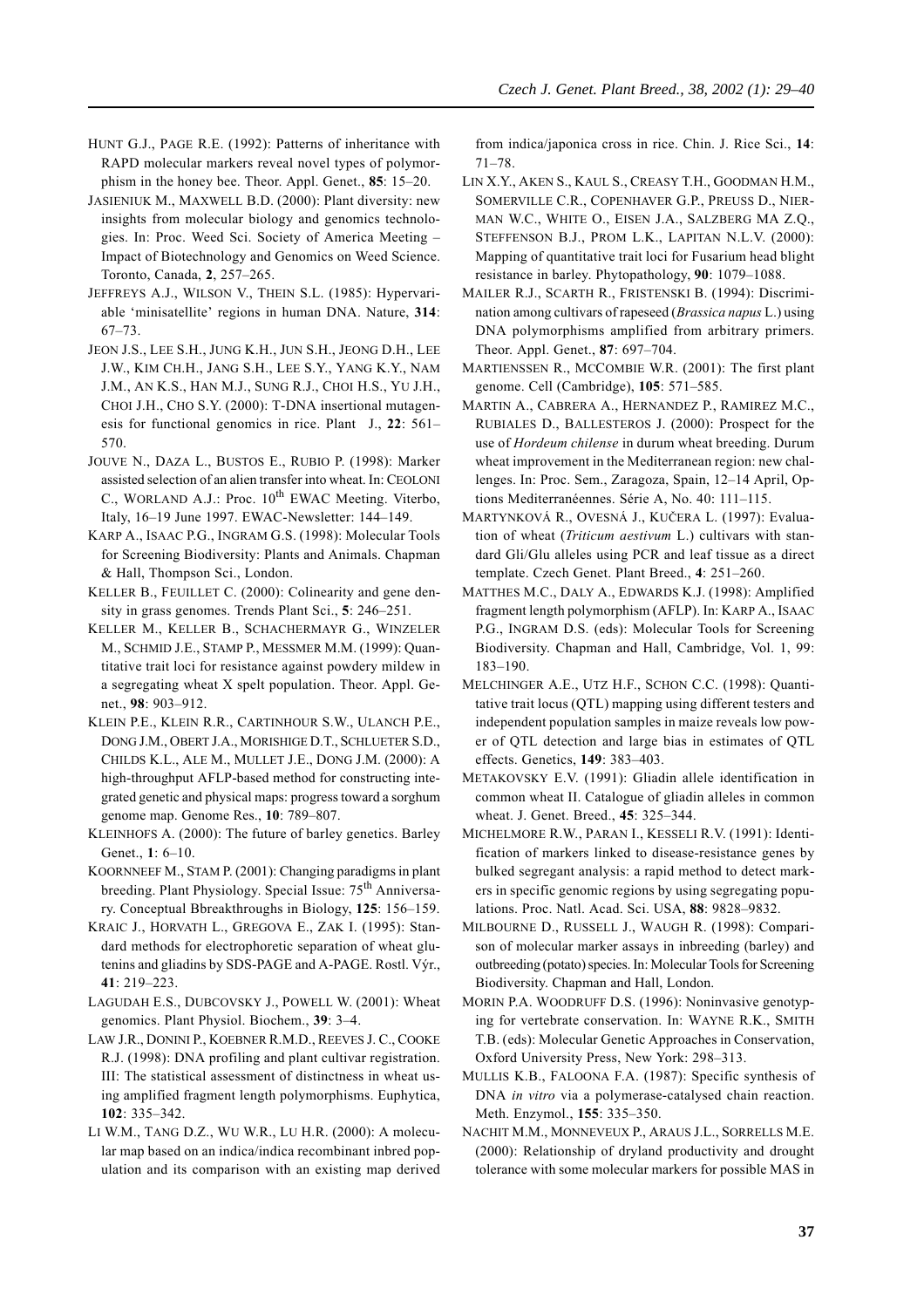durum (*Triticum turgidum* L. var. *durum*). In: ROYO C., NACHIT M.M., FONZO N. DI, ARAUS J.L. (eds): Durum wheat improvement in the Mediterranean region: new challenges. In: Proc. Sem., Zaragoza, Spain, 12–14 April, 2000. Options Mediterranéennes. Série A.

- NEUHAUS U.G., NEUHAUS G. (1993): The use of the nonradioactive digoxigenin chemiluminescent technology for plant genomic Southern blot hybridization: a comparison with radioactivity. Transgenic Res., **2**: 115–120.
- OBARA-OKEYO P., KAKO S. (1998): Genetic diversity and identification of *Cymbidium* cultivars as measured by random amplified polymorphic DNA (RAPD) markers. Euphytica, **99**: 5–101.
- ORDON F., SCHIEMANN A., PELLIO B., DAUCK V., BAUER E., STRENG S., FRIEDT W., GRANER A. (1999): Application of molecular markers in breeding for resistance to the barley yellow mosaic virus complex. Z. Pfl.-Krankh. Pfl.- Schutz, **106**: 256–264.
- OVESNÁ J., LEIŠOVÁ L., KUČERA L., LANGER I. (2001): Characterisation of barley (*Hordeum vulgare* L.) varieties and breeding lines using RAPD and QTL associated PCR markers. Rostl. Výr., **47**: 141–148.
- PANTER D.M., ALLEN F.L. (1995): Using best linear unbiased predictions to enhance breeding for yield in soybean. II. Selection of superior crosses from a limited number of yield trials. Crop Sci., **35**: 405–410.
- PARINOV S., SUNDARESAN V. (2000): Functional genomics in *Arabidopsis*: large-scale insertional mutagenesis complements the genome sequencing project. Curr. Opin. Biotechnol., **11**: 157–161.
- PECCHIONI N., FACCIOLI P., MONETTI A., STANCA M., TERZI V. (1996): Molecular markers for genotype identification in small grain cereals. J. Genet. Breed., **50**: 203–219.
- PENNER G.A., BUSH A., WISE R., KIM W., DOMIER L, KASHA K., LAROCHE A., SCOLES G., MOLNAR S.J., FEDAK G. (1993): Reproducibility of random amplified polymorphic DNA (RAPD) analysis among laboratories. PCR Methods Appl., **2**: 341–345.
- PENNER G.A., ZIRINO M., KRUGER S., TOWNLEY-SMITH F., SLINKARD A.E. (1998): Accelerated recurrent parent selection in wheat with microsatellite markers. In: Proc. 9<sup>th</sup> Int. Wheat Genet. Symp., Saskatoon, Saskatchewan, Canada, 2–7 August: 131–134.
- PEREIRA A. (1999): Plant genomics is revolutionizing agricultural research. Biotechnol. Devel. Monitor, **40**: 2–7.
- PERRETANT M.R., CADALEN T., CHARMET G., SOURDILLE P., NICOLAS P., BOEUF C., TIXIER M.H., BRANLARD G., BERNARD S., BERNARD M. (2000): QTL analysis of breadmaking quality in wheat using a doubled haploid population. Theor. Appl. Genet., **100**: 1167–1175.
- POLÁKOVÁ K., OVESNÁ J., LEIŠOVÁ L. (2001): Identification of barley (*Hordeum vulgare* L.) cultivars using microsatellite analyses. Czech J. Genet. Plant Breed., **46**: 23–28.
- RANADE S.A., NUZHAT FAROOQUI, ESHA-BHATTACHARYA, ANJALI-VERMA, FAROOQUI N., BHATTACHARYA E. (2001): Gene tagging with random amplified polymorphic DNA

(RAPD) markers for molecular breeding in plants. Crit. Rev. Plant Sci., **20**: 251–275.

- REITER R.S., WILLIAMS J.G.K., FELDMANN K.A., RAFALK-SI J.A., TINGEY S.V., SCOLNIK P.A. (1992): Global and local genome mapping in *Arabidopsis thaliana* by using recombinant inbred lines and random amplified polymorphic DNAs. Proc. Natl. Acad. Sci. USA, **89**: 1477–1481.
- RIBAUT J.M., BETRAN J. (2000): Single large-scale markerassisted selection (SLS-MAS). Mol. Breed., **5**: 531–541.
- RIEDY M.F., HAMILTON W.J., AQUADRO F.C. (1992): Excess of non-parental bands in offspring from known primate pedigrees assayed using RAPD PCR. Nucleic Acids Res., **20**: 918.
- ROUZE P., PAVY N., ROMBAUTS S. (1999): Genome annotation: which tools do we have for it? Curr. Opin. Plant Biol.,  $2 \cdot 90 - 95$
- SAIKI R.K., GELFAND D.H., STOFFEL S. (1988): Primer directed enzymatic amplification of DNA with thermostable DNA polymerase. Science, **239**: 487–491.
- SEYFARTH R., FEUILLET C., SCHACHERMAYR G., WINZE-LER M., KELLER B. (1999): Development of a molecular marker for the adult plant leaf rust resistance gene *Lr35* in wheat. Theor. Appl. Genet., **99**: 554–560.
- SHARIFLOU M.R., HASSANI M.E., SHARP P. J. (2001): A PCRbased DNA marker for detection of mutant and normal alleles of the *Wx-D1* gene of wheat. Plant Breed., **120**: 121–124.
- SCHMIDT R., ACARKAN A., BOIVIN K. (2001): Comparative structural genomics in the *Brassicaceae* family. Plant Physiol. Biochem., **39**: 253–262.
- SCHUTZBANK, T. E., STERN H.J. (1993): Principles and applications of the polymerase chain reaction. JIFCC, **5**: 96–104.
- SILLS G., NIENHUIS J. (1998): Changes in DNA-marker frequencies associated with response to contrasting selection methods in *Arabidopsis*. Theor. Appl. Genet., **97**: 275–282.
- SLATKIN M. (1995): A measure of population subdivision based on microsatellite allele frequency. Genetics, **139**: 463–471.
- SOUTHERN E.M. (1975): Detection of specific sequences among DNA fragments separated by gel electrophoresis. J. Molecular Biology, **98**: 503.
- SPEULMAN E., ASPEREN R., LAAK J., STIEKEMA W.J., PEREI-RA A., ASPEREN R., LAAK J., CROOY P. (2000): Target selected insertional mutagenesis on chromosome IV of *Arabidopsis* using the En-I transposon system. Special issue: Genome research meets biotechnology. J. Biotechnol., **78**: 301–312.
- SPYRIDES-CUNHA M.H., DEMETRIO C.G.B., CAMARGO L.E.A. (2000): Proportional odds model applied to mapping of disease resistance genes in plants. Genet. Mol. Biol., **23**: 223–227.
- SRINIVASAN R., VENKATESAN S., RAMACHANDRAN S. (2001): Sundaresan transposons as tools for functional genomics. Plant Physiol. Biochem., **39**: 3–4.
- STAUB J.E., SERQUEN F.C., GUPTA M (1996): Genetic markers, map construction, and their application in plant breeding. Hort. Sci., **31**: 729–741;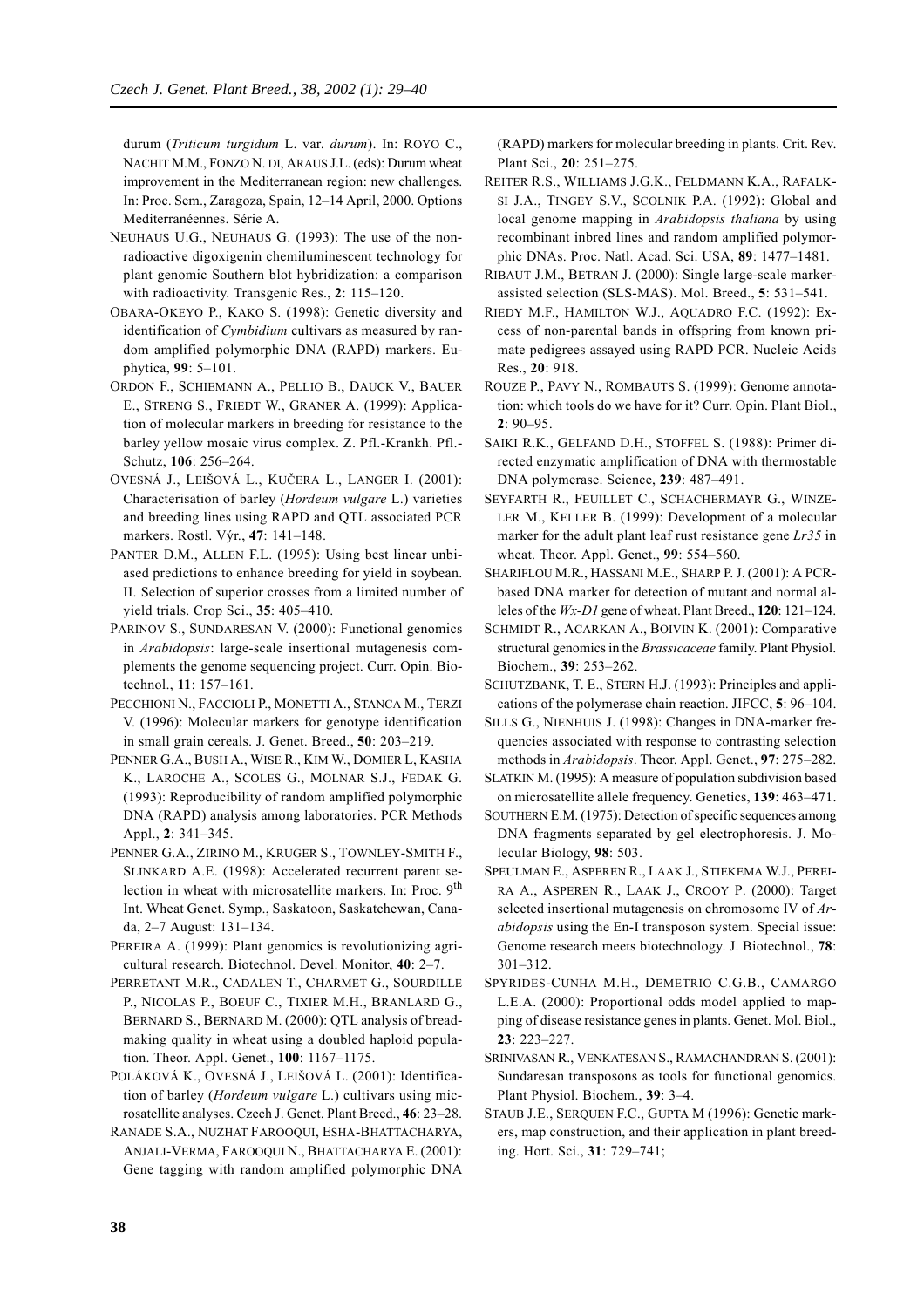- STUBER C.W., KHANNA K.R (1991): Isozyme markers and their significance in crop improvement. Biochemical aspects of crop improvement. CRC Press; Boca Raton; USA 59–77.
- STUBER C.W., POLACCO M., SENIOR M.L. (1999): Synergy of empirical breeding, marker-assisted selection, and genomics to increase crop yield potential. Crop Sci., **39**: 1571– 1583.
- TAUTZ D., TRICK M., DOVER G. (1986): Cryptic simplicity in DNA is a major source of genetic variation. Nature, **322**: 652–656.
- THORNEYCROFT D., SHERSON S.M., SMITH S.M. (2001): Using gene knockouts to investigate plant metabolism. J. Exp. Bot., **52**: 1593–1601.
- TINKER N.A., FORTIN M.G., MATHER D.E. (1993): Random amplified polymorphic DNA and pedigree relationships in spring barley. Theor. Appl. Genet., **85**: 976–984.
- TISSIER A.F., MARILLONNET S., KLIMYUK V., KANU P., TORRES M.A., MURPHY G., JONES J.D.G., PATEL K. (1999): Multiple independent defective suppressor-mutator transposon insertions in *Arabidopsis*: a tool for functional genomics. Plant Cell, **11**: 1841–1852.
- UTZ H.F., MELCHINGER A.E., SCHON C.C. (2000): Bias and sampling error of the estimated proportion of genotypic variance explained by quantitative trait loci determined from experimental data in maize using cross validation and validation with independent samples. Genetics, **154**: 1839–1849.
- VAN HINTUUM T.J.L. (1994): Comparison of marker systems and construction of a core collection in a pedigree of European spring barley. Theor. Appl. Genet., **89**: 991–997.
- VAPA L., RADOVIC D. (1998): Genetics and molecular biology of barley hordeins. Cereal Res. Comm., **26**: 31–38.
- VOS P., HOGERS R., BLEEKER M., REIJANS M., LEE T., HORNES M., FRIJTERS A., POT J., PELEMAN J., KUIPER M., ZABEAU M. (1995): AFLP: a new technique for DNA fingerprinting. Nucleic Acid Res., **23**: 4407–4414.
- WAMBUTT R., MURPHY G., VOLCKAERT G., POHL T., DUS-TERHOFT A., STIEKEMA W., ENTIAN K.D., TERRYN N.,

HARRIS B., ANSORGE W., BRANDT P., GRIVELL L., RIE-GER M., WEICHSELGARTNER M., SIMONE V., OBERMAIER B., MACHE R., MULLER M., KREIS M., DELSENY M., PUIGDOMENECH P., WATSON M., SCHMIDTHEINI T., REI-CHERT B., PORTATELLE D., PEREZ-ALONSO M., SIMONE V., CROOY P. (2000): Progress in *Arabidopsis* genome sequencing and functional genomics. Special issue: Genome research meets biotechnology. J. Biotechnol., **78**: 281–292.

- WERNER K., PELLIO B., ORDON F., FRIEDT W. (2000): Development of an STS marker and SSRs suitable for marker-assisted selection for the BaMMV resistance gene *rym9* in barley. Plant Breed., **119**: 517–519.
- WHITE T.J., MADEJ T., PERSING D.H. (1992): The polymerase chain reaction: clinical applications. Adv. Clin. Chem., **29**: 161–196.
- WILLIAMS J.G.K., HANAFEY M.K., RAFALSKI J.A., TINGEY S.V. (1993): Genetic analysis using random amplified polymorphic DNA markers. Meth. Enzymol., **218**: 705–740.
- WILLIAMS J.G.K., KUBELIK A.R., LIVAK K.J., RAFALSKI J.A., TINGEY S.V. (1990): DNA polymorphisms amplified by arbitrary primers are useful as genetic markers. Nucleic Acids Res., **18**: 6531–6535.
- WIXON J. (2001): *Arabidopsis thaliana*. Comparative Functional Genom., **2**: 91–98.
- YOUNG J.C., KRYSAN P.J., SUSSMAN M.R. (2001): Efficient screening of Arabidopsis T-DNA insertion lines using degenerate primers. Plant Physiol., **125**: 513–518.
- YUAN Q.P., QUACKENBUSH J., SULTANA R., PERTEA M., SALZBERG S.L., BUELL C.R. (2001): Rice bioinformatics. Analysis of rice sequence data and leveraging the data to other plant species. Plant Physiol., **125**: 1166–1174.
- ZIEGLE J.S., SU Y., CORCORAN K.P., NIE L., MAYRAND E., HOFF L.B., MCBRIDE L.J., KRONICK M.N., DIEHL S.R. (1992): Application of automated sizing technology for genotyping microsatellite loci. Genomics, **14**: 1026–1031.

Received for publication January 8, 2002 Accepted after corrections February 27, 2002

#### **Abstrakt**

OVESNÁ J., POLÁKOVÁ K., LEIŠOVÁ L. (2002): **Analýza DNA a její aplikace v genetice rostlin**. Czech J. Genet. Plant Breed., **38**: 29–40.

V posledních letech byla získána řada nových poznatků o struktuře rostlinného genomu. Na jejich základě byla odvozeny molekulární markery. Značné úsilí bylo věnováno snaze využít tyto markery ve šlechtění rostlin a pro identifikaci genotypů. Pokusili jsme se podat přehled dostupných molekulárních markerů pro mapování genomu a přípravu sond identifikujících geny významných znaků – jedná se o RFLP (délkový polymorfismus polymorfních fragmentů), RAPDs (náhodně